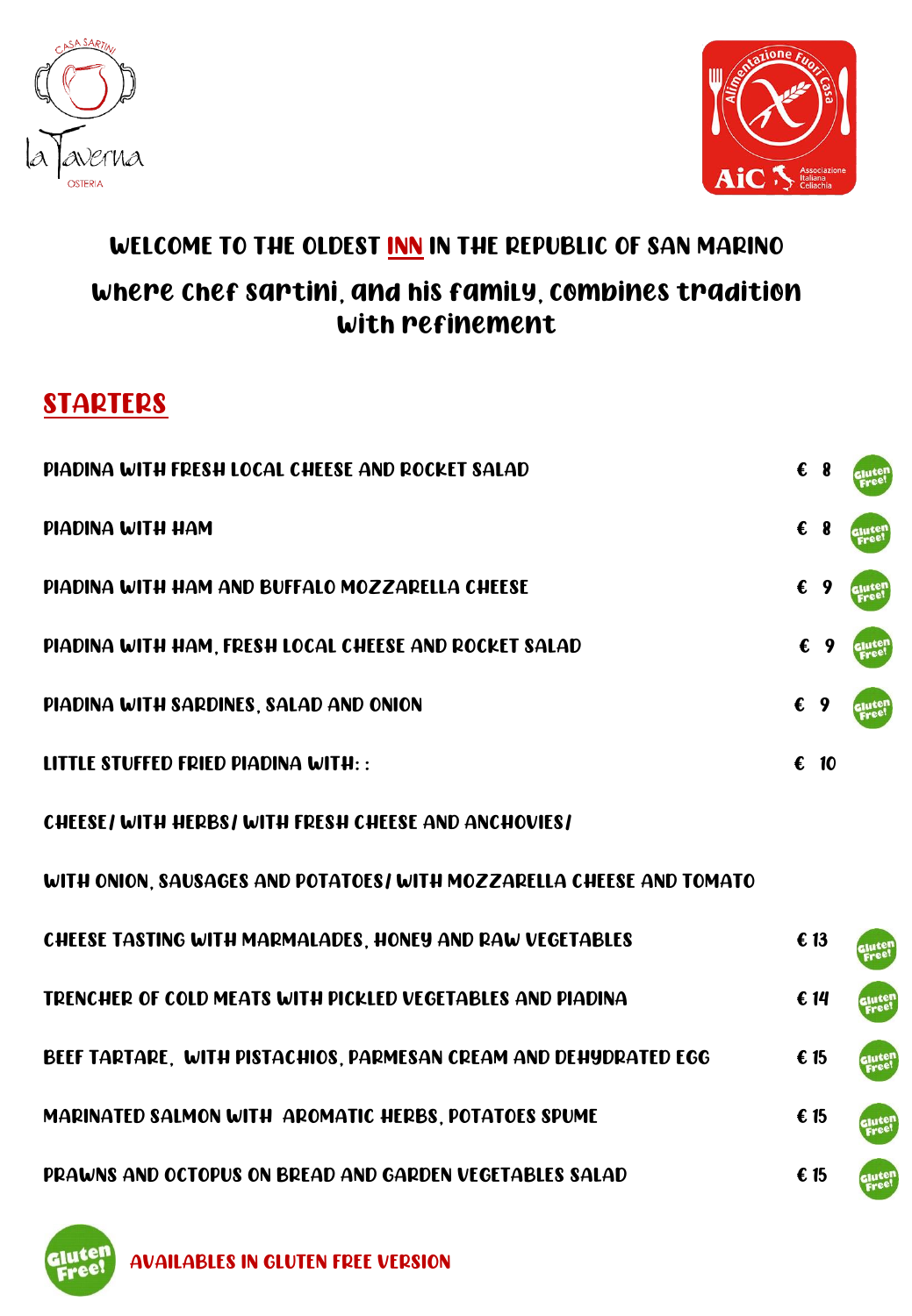

## FIRST COURSES

| STROZZAPRETI WITH VEGETABLES AND PECORINO CHEESE             | € 10            |                 |
|--------------------------------------------------------------|-----------------|-----------------|
| GREEN LASAGNA IN TRADITIONAL WAY (BEEF RAGOUT AND BECHAMEL)  | 611             |                 |
| <b>RIGATONI WITH AMATRICIANA SAUCE</b>                       | $\epsilon$ 12   | slute!<br>Free! |
| <b>TAGLIATELLE WITH HAND CUT MEAT RAGOUT</b>                 | $\epsilon$ 12   | gjutel<br>Free  |
| VEGETARIAN RAVIOLI WITH WILD HERBS, PEAS AND CHERRY TOMATOES | $\epsilon$ 13   | Glute           |
| <b>STRINGHETTI WITH CLAMS</b>                                | 617             | Glute           |
| <b>GNOCCHI WITH SEA FOODS RAGOUT</b>                         | $\epsilon$ 18   | Glute           |
| <b>MAIN COURSES</b>                                          |                 |                 |
| SAN MARINO'S HAMBURGER WITH ROASTED POTATOES                 | $\epsilon$ 11   | Glute<br>Free   |
| <b>AUBERGINE PARMIGIANA</b>                                  | $\epsilon$ 12   |                 |
| STEWED RABBIT WITH OLIVES AND VINEGAR                        | € 13            | Glute           |
| PIGLET CARRE' WITH GREEN PEPPER                              | $\epsilon$ 14   | Glute<br>Free   |
| SEABREAM IN CROUST OF POTATOES, GINGER SAUCE AND SWISS CHARD | $\epsilon$ 18   | Glute<br>Free   |
| <b>PRAWNS AND SQUIDS SKEWERS</b>                             | $\epsilon$ 18   |                 |
| SLICED BEEF WITH CERVIA SALT AND ROSEMARY                    | € 19            | gjute<br>Free   |
| <b>SIDE DISHES</b>                                           |                 |                 |
| <b>SALTED SWISS CHARD</b>                                    | $\epsilon$<br>5 |                 |
| <b>BAKED POTATOES</b>                                        | $\epsilon$ 5    |                 |
| GRILLED VEGETABLES (ZUCCHINI, AUBERGINES AND PEPPERS)        | $\epsilon$ 5    |                 |
| <b>TOMATOES AU GRATIN</b>                                    | $\epsilon$ 6    |                 |
|                                                              |                 |                 |